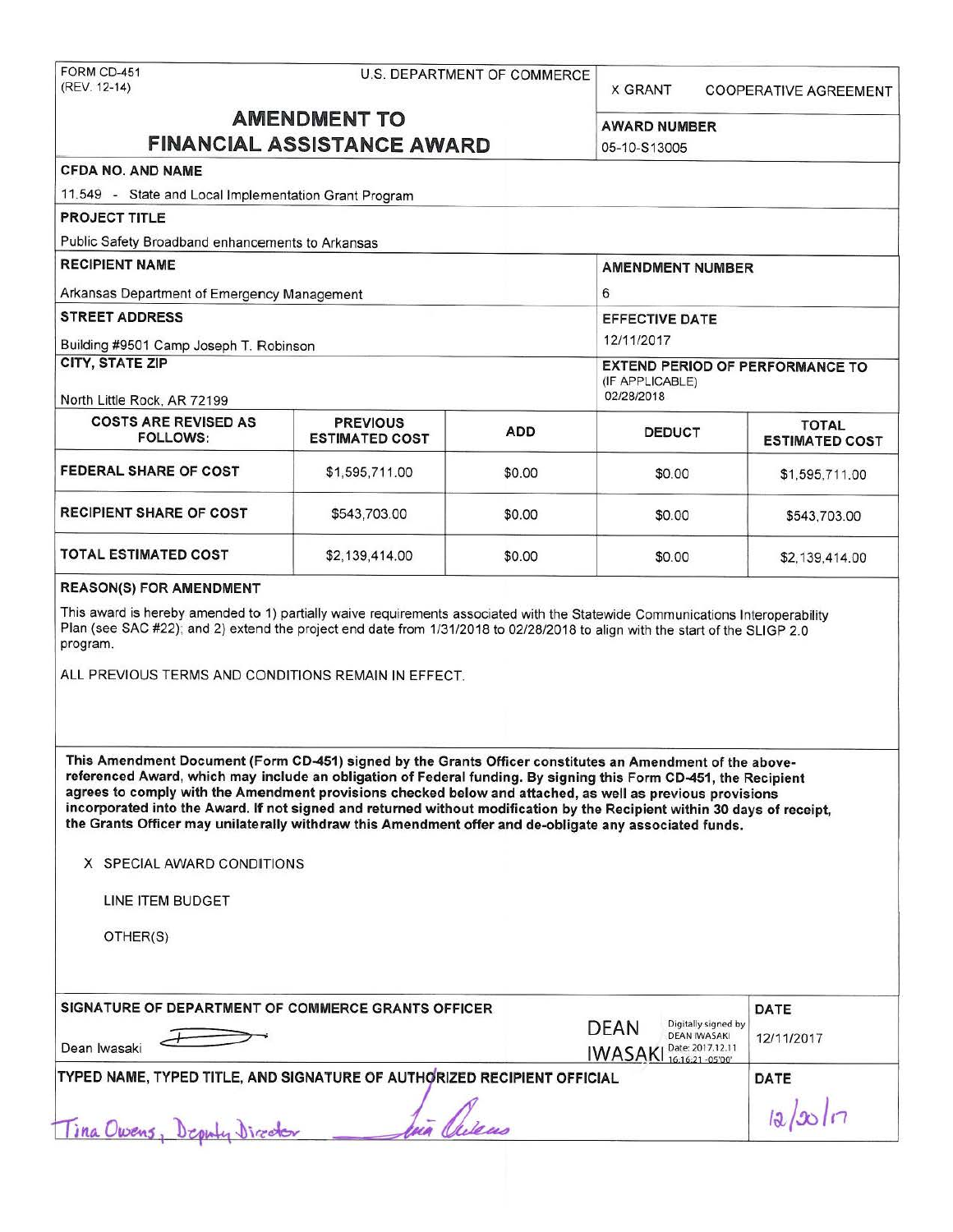Award Number: 05-10-S13005, Amendment Number 6 Federal Program Officer: Natalie Romanoff Requisition Number: S 13005 Employer Identification Number: 716043948 Dun & Bradstreet No: 096794412 Recipient ID: 0553878 Requester ID: 0553878

#### **Award ACCS Information**

| <b>Bureau</b><br>Code | <b>FCFY</b> | Project-Task | Org Code               | <b>Obi Class</b> | <b>Obligation Amount</b> |
|-----------------------|-------------|--------------|------------------------|------------------|--------------------------|
| 61                    | 2013        | 8150000-000  | 11-00-0000-00-00-00-00 | 41-19-00-00      | \$0.00                   |

#### **Award Contact Information**

| <b>Contact Name</b> | <b>Contact Type</b> | Email                              | Phone<br>501-683-6700<br>5016836710 |
|---------------------|---------------------|------------------------------------|-------------------------------------|
| Justin Vint         | Administrative      | Justin. Vint@adem.arkansas.gov     |                                     |
| Ms. Bobbie A Merkel | Technical           | BobbieAnn.Merkel@adem.arkansas.gov |                                     |

#### **NIST Grants Officer:**

Dean Iwasaki 100 Bureau Drive, MS 1650 Gaithersburg, MD 20899-1650 (301) 975-8449

#### **NIST Grants Specialist:**

Samantha Wigglesworth 100 Bureau Drive, MS 1650 Gaithersburg, MD 20899-1650 (301) 975-4166